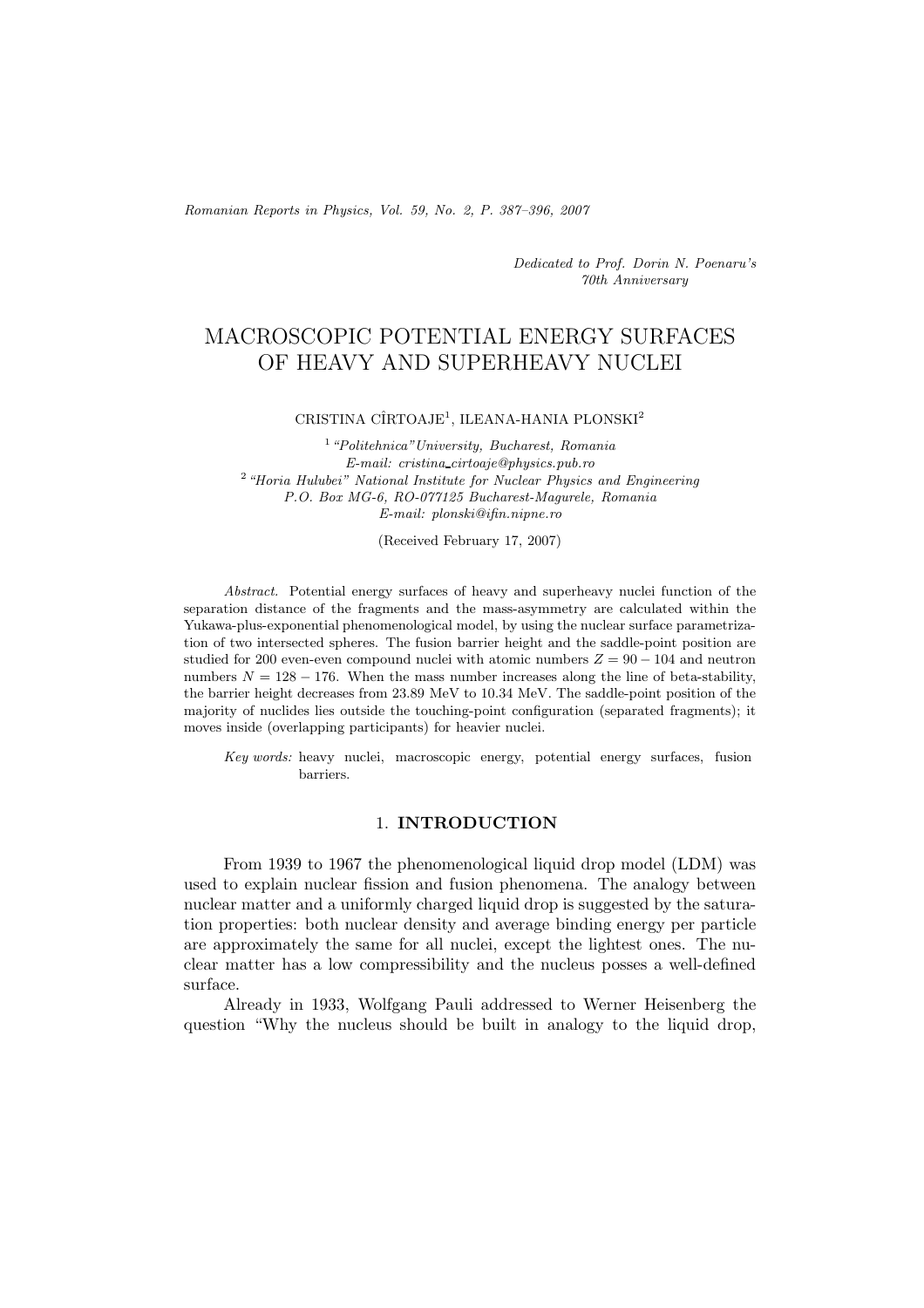and not to the crystalline state?" His answer was [1] "From the empirical energy differences in nuclear spectra one may deduce the order of magnitude of the momenta with which neutrons and protons move in the nucleus  $(p^2/2M \sim \Delta E)$ . If one calculates from them the dimensions of the orbits according to  $\Delta q \sim \hbar/p$ , then  $\Delta q$  empirically becomes of the order of the nuclear dimension, i.e. the individual particles circulate in the whole nucleus and do not just oscillate around an equilibrium position. The deeper reason must lie in the neutron-proton force law". Since the binding energy of the deuteron was approximately known ( $\Delta E = 2.23$  MeV), it was possible to estimate  $\Delta q$ , i.e. the size of the deuteron, from which the range of the nuclear forces follows approximately as  $r_0 \sim \Delta q/2 \sim 1.5 \times 10^{-13}$  cm.

Fission of highly excited nuclei in the intermediate mass region is dominated by the liquid drop properties of nuclear matter. A unified approach of light particle evaporation and fission decay modes of highly excited compound nuclei well above the barrier height, was developed by Moretto [2] who applied the transition state formalism used in fission to the light particle evaporation.

Particularly successful variant of the LDM was introduced by Myers and Swiatecki [3]. Nevertheless, the leptodermous expansion assumed in the LDM is only valid if all dimensions of the drop are large compared to the surface thickness, condition not satisfied for strongly necked-in configurations. Other deficiencies of the LDM surface energy are: the absence of attraction between separated nuclei at a small distance within the range of nuclear forces and the neglect of the surface diffusivity. To overcome these difficulties, the surface energy has been replaced by a folded Yukawa-plus-exponential potential  $(Y+EM)$  [4, 5]. The model was generalized for different charge densities of the fragments [6, 7, 8].

At low excitation energies one should also take into account a microscopic shell and pairing correction [9, 8], as it was recently done to calculate potential energy surfaces (PES) for cluster emitters [10] and for light and superheavy alpha emitters [11], by using the most advanced asymmetric two center shell model [12, 13, 14].

Based on the LDM, in 1939 Lise Meitner understood that very heavy nuclei (with atomic number over about 100) would never exist because there would be no potential barrier against spontaneous decay. The LDM fission barrier height of the very heavy nuclides is very small:  $B_f < 0.4$  MeV for  $Z \ge 110$ ,  $B_f < 0.05$  MeV for  $Z \ge 114$ , and  $B_f = 0$  for  $Z \ge 122$ . This fission property has been taken to be a good explanation why superheavy elements could not be found in nature, until the macroscopic-microscopic method was developed [9].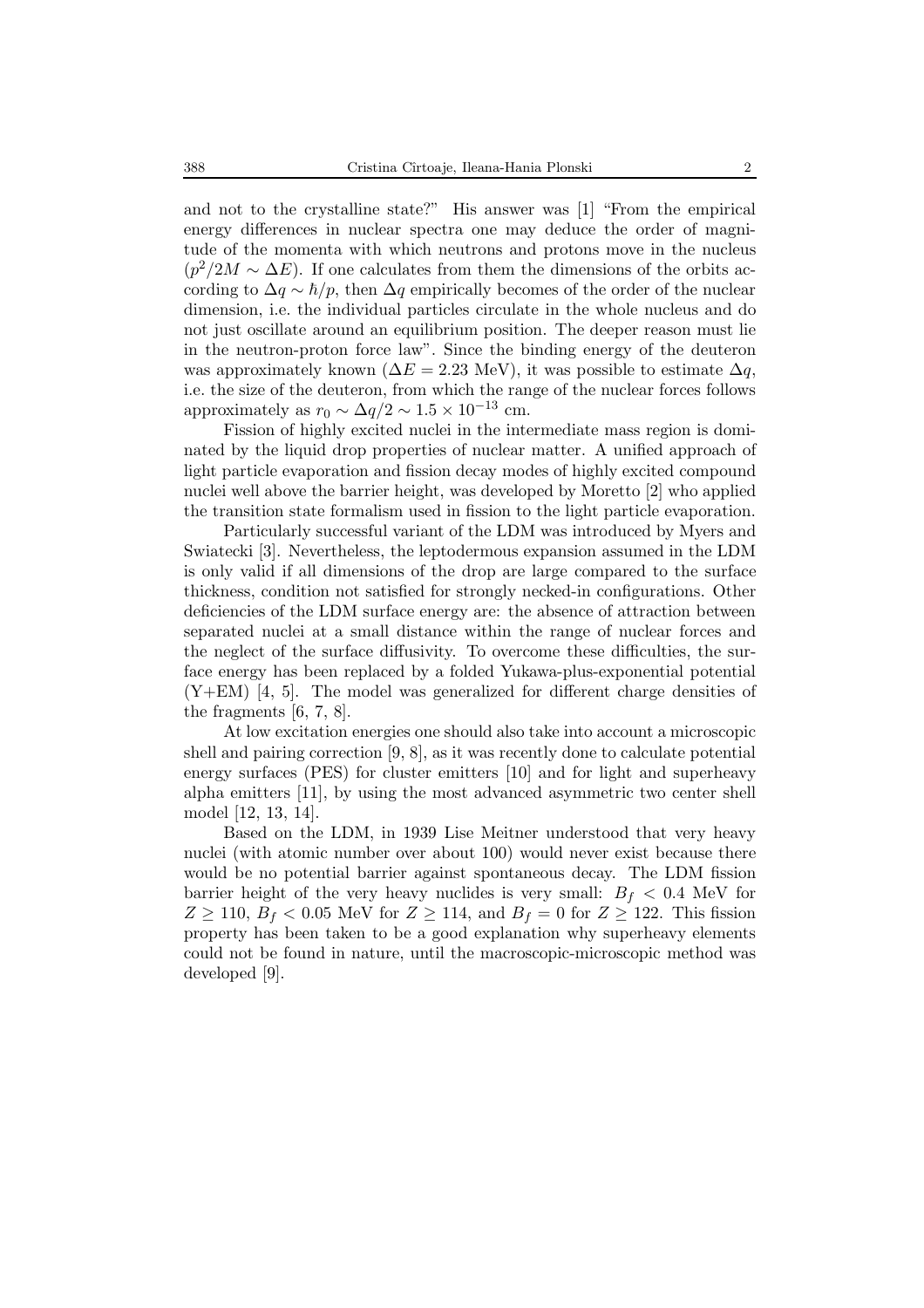#### 2. **THE MODEL**

The simplest parametrization of the nuclear surface for a binary fusing system of nuclei

$$
{}^{A_1}Z_1 + {}^{A_2}Z_2 \to {}^{A}Z, \quad A_1 + A_2 = A, \quad Z_1 + Z_2 = Z \tag{1}
$$

is that of two intersected spheres, with radii  $R_i = r_0 A_i^{1/3}$  fm, where the nuclear radius constant is  $r_0 = 1.16$  fm. For a binary fission process one may keep constant one of the radius (e.g.  $R_2$ ) and take as a deformation coordinate the separation distance between the two spheres,  $R$ , whose initial value is  $R_i = R_0 - R_2$  and at the touching point (two tangent spheres) it is  $R_t =$  $= R_1 + R_2$ . Two convenient parameters of deformation could be the dimensionless separation distance,  $\xi$ , and the mass asymmetry  $\eta$  defined by

$$
\xi = \frac{R - R_i}{R_t - R_i}, \quad \eta = \frac{A_1 - A_2}{A_1 + A_2}.
$$
\n(2)

For a given mass asymmetry,  $\eta$ , at every separation distance,  $R$ , the unknown radius,  $R_1$  is found from the volume conservation condition  $(V_1+V_2)$  $=4\pi R_0^3/3$ ).

By requesting zero deformation energy for a spherical shape, the potential energy is defined as

$$
E_{Y+EM} = (E_Y - E_Y^0) + (E_c - E_c^0) = E_Y^0[B_Y - 1 + 2X(B_c - 1)],
$$
 (3)

where  $E_Y^0 = a_2 A^{2/3} \{ 1 - 3x^2 + (1 + 1/x)[2 + 3x(1 + x)] \exp(-2/x) \},$  $E_c^0 = a_c Z^2 A^{-1/3}$  are energies corresponding to spherical shape and  $a_2 =$  $= a_s(1 - \kappa I^2), I = (N - Z)/A, x = a/R_0, R_0 = r_0A^{1/3}.$  The parameters  $a_s, \kappa, a_c = 3e^2/(5r_0)$ , and  $r_0$  are taken from Möller et al. [15].

The relative Yukawa and Coulomb energies  $B_Y = E_Y / E_Y^0$ ,  $B_c = E_c / E_c^0$ are functions of the nuclear shape. The dependence on the neutron and proton numbers is contained in  $E_Y^0$ , in the fissility parameter  $X = E_c^0/(2E_Y^0)$  and  $B_Y$ . For a binary fragmentation with charge densities  $\rho_{1e}$  and  $\rho_{2e}$ , one has [7] a relative energy

$$
B_Y = \frac{E_Y}{E_Y^0} = \frac{a_{21}}{a_{20}} B_{Y1} + \frac{\sqrt{a_{21} a_{22}}}{a_{20}} B_{Y12} + \frac{a_{22}}{a_{20}} B_{Y2},
$$
(4)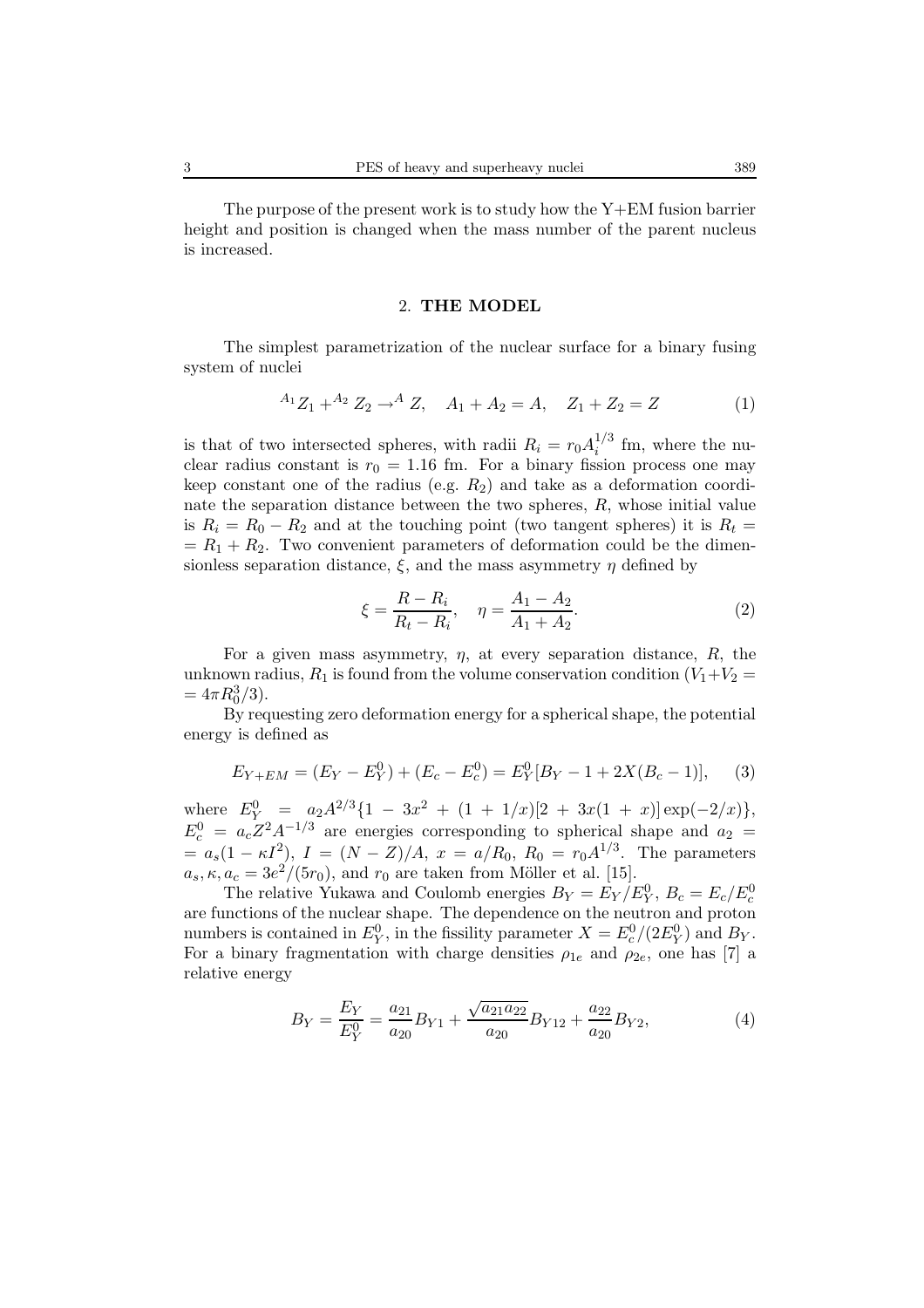with axially-symmetric shape-dependent terms expressed by triple integrals

$$
B_{Y1} = b_Y \int_{-1}^{x_c} dx \int_{-1}^{x_c} dx' \int_0^1 dw F_1 F_2 Q_Y,
$$
 (5)

$$
B_{Y12} = b_Y \int_{-1}^{x_c} dx \int_{x_c}^{1} dx' \int_0^1 dw F_1 F_2 Q_Y,
$$
 (6)

$$
B_{Y2} = b_Y \int_{x_c}^{1} dx \int_{x_c}^{1} dx' \int_0^1 dw F_1 F_2 Q_Y,
$$
 (7)

in which  $b_Y = -d^4(r_0/2a^2)a_2R_0A/E_Y^0$ ,  $d = (z'' - z')/2R_0$  is the nuclear semilength in units of  $R_0$  and

$$
F_1 = y^2 + yy_1 \cos \varphi - \frac{x - x'}{2} \frac{dy^2}{dx},
$$
\n(8)

$$
Q_Y = \{ [\sqrt{P}(\sqrt{P} + 2a/R_0d) + 2a^2/(R_0d)^2] \cdot \cdot \exp(-R_0\sqrt{P}d/a) - 2a^2/(R_0d)^2 \} / P^2.
$$
 (9)

 $F_2$  is obtained from  $F_1$  by replacing  $dy^2/dx$  with  $dy_1^2/dx'$ . In the above equations  $P = y^2 + y_1^2 - 2yy_1 \cos \varphi + (x - x')^2$ ,  $w = \varphi/2\pi$ , and  $x_c$  is the position of separation plane between fragments with  $-1$ ,  $+1$  intercepts on the symmetry axis (surface equation  $y = y(x)$  or  $y_1 = y(x')$ ). The integrals are computed numerically by Gauss-Legendre quadratures.

In a similar way the Coulomb relative energy is given by

$$
B_c = \frac{E_c}{E_c^0} = \left(\frac{\rho_{1e}}{\rho_{0e}}\right)^2 B_{c1} + \frac{\rho_{1e}\rho_{2e}}{\rho_{0e}^2} B_{c12} + \left(\frac{\rho_{2e}}{\rho_{0e}}\right)^2 B_{c2}
$$
(10)

and for axially symmetric shapes

$$
B_{c1} = b_c \int_{-1}^{x_c} dx \int_{-1}^{x_c} dx' F(x, x'), \qquad (11)
$$

$$
B_{c12} = b_c \int_{-1}^{x_c} dx \int_{x_c}^{1} dx' F(x, x'), \qquad (12)
$$

$$
B_{c2} = b_c \int_{x_c}^{1} dx \int_{x_c}^{1} dx' F(x, x'), \qquad (13)
$$

where  $b_c = 5d^5/8\pi$ . In the integrand

$$
F(x, x') = \left\{ yy_1[(K - 2D)/3] \left[ 2(y^2 + y_1^2) - (x - x')^2 + \frac{3}{2}(x - x') \left( \frac{dy_1^2}{dx'} - \frac{dy^2}{dx} \right) \right] + K \left\{ y^2 y_1^2 / 3 + \left[ y^2 - \frac{x - x'}{2} \frac{dy^2}{dx} \right] \left[ y_1^2 - \frac{x - x'}{2} \frac{dy_1^2}{dx'} \right] \right\} \right\} a_p^{-1}.
$$
 (14)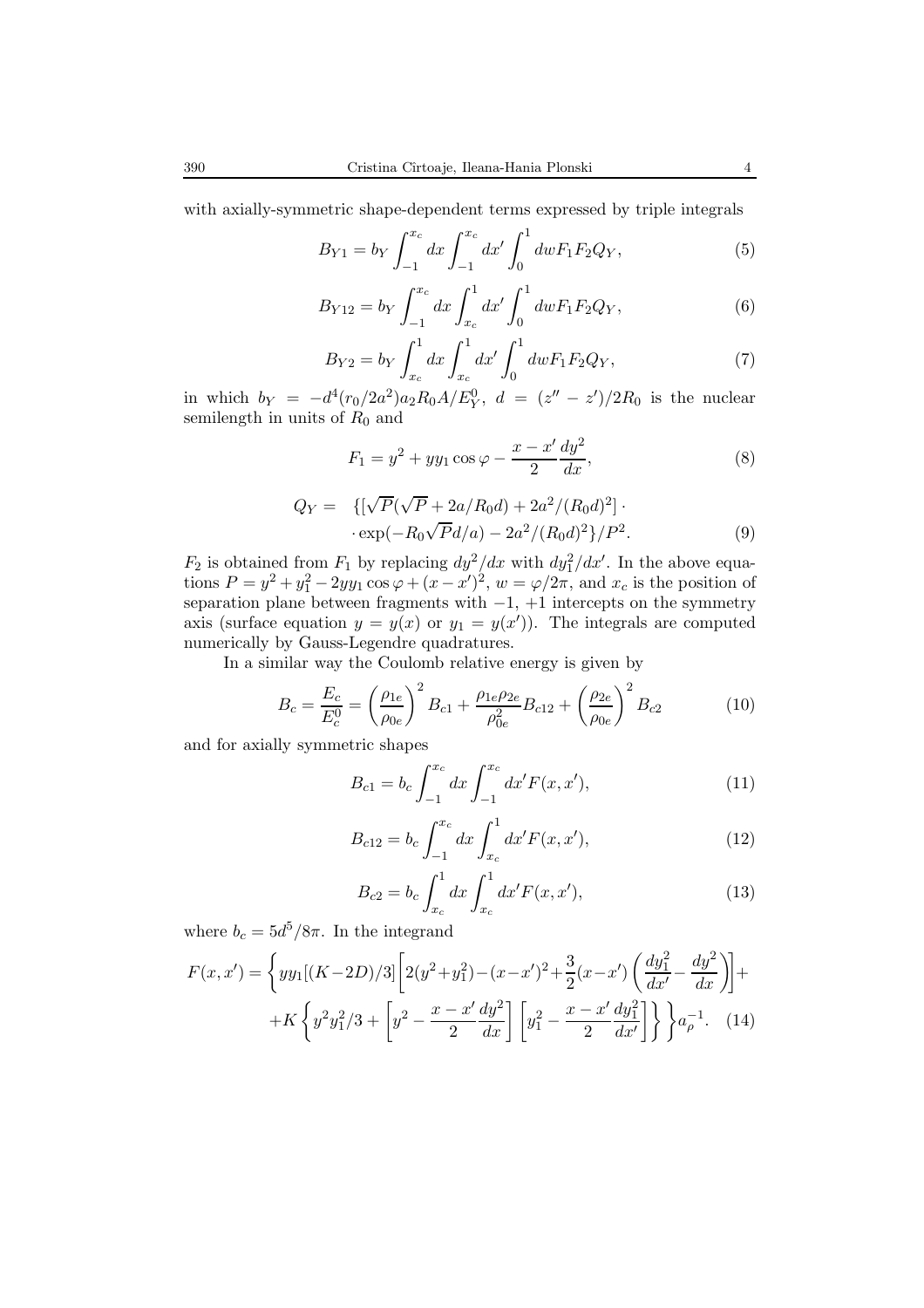K and  $K'$  are the complete elliptic integrals of the first and second kind, respectively:

$$
K(k) = \int_0^{\pi/2} (1 - k^2 \sin^2 t)^{-1/2} dt,
$$
\n(15)

$$
K'(k) = \int_0^{\pi/2} (1 - k^2 \sin^2 t)^{1/2} dt,
$$
\n(16)

and  $a_{\rho}^2 = (y + y_1)^2 + (x - x')^2$ ,  $k^2 = 4yy_1/a_{\rho}^2$ ,  $D = (K - K')/k^2$ . The elliptic integrals may be calculated by using Chebyshev polynomial approximation. For  $x = x'$  the function F is not determined. In this case, after removing the indetermination, we get  $F(x, x') = 4y^3/3$ .



Fig. 1 – Y+EM potential energy surface *versus*  $\xi = (R - R_i)/(R_t - R_i)$ and  $\eta = (A_1 - \tilde{A}_2)/A$  for <sup>230</sup>Th nucleus.



Fig. 2 – Y+EM potential energy surface *versus*  $\xi = (R - R_i)/(R_t - R_i)$ and  $\eta = (A_1 - A_2)/A$  for <sup>262</sup>Rf nucleus.

Starting from the touching point configuration,  $R \geq R_t$ , for spherical shapes of the fragments, one can use *analytical relationships.* The Coulomb interaction energy of a system of two spherical nuclei, separated by a distance R between centers, is  $E_{c12} = e^2 Z_1 Z_2 / R$ , where e is the electron charge.

Within a liquid drop model (LDM) there is no contribution of the surface energy to the interaction of the separated fragments; the barrier has a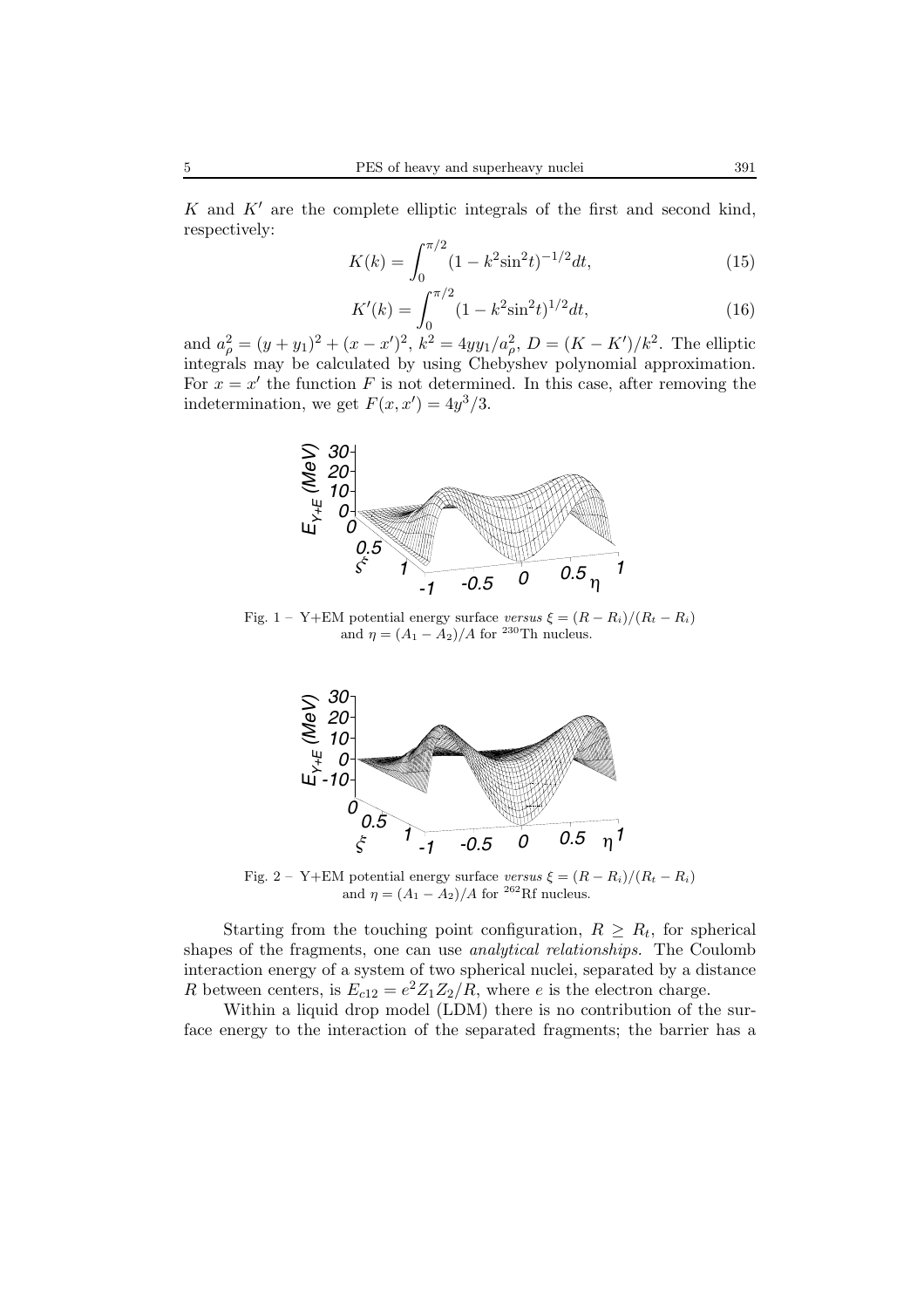maximum at the touching point configuration. The proximity forces acting at small separation distances (within the range of strong interactions) give rise in the Y+EM to an interaction term expressed as folllows

$$
E_{Y12} = -4\left(\frac{a}{r_0}\right)^2 \sqrt{a_{21}a_{22}} \frac{\exp(-R/a)}{R/a} \left[g_{1}g_{2}\left(4 + \frac{R}{a}\right) - g_{2}f_{1} - g_{1}f_{2}\right], \tag{17}
$$

where

$$
g_k = \frac{R_k}{a} \cosh\left(\frac{R_k}{a}\right) - \sinh\left(\frac{R_k}{a}\right),\tag{18}
$$

$$
f_k = \left(\frac{R_k}{a}\right)^2 \sinh\left(\frac{R_k}{a}\right). \tag{19}
$$

In many cases the interaction energy is maximum at a certain distance  $R_m > R_t = R_1 + R_2$ , which can be found by solving numerically the following nonlinear equation

$$
e^x + p_1 + x(p_1 + xp) = 0; \quad x = R/a \tag{20}
$$

in which

$$
p = -\frac{a^3}{r_0^2} \sqrt{a_{21} a_{22}} \frac{g_1 g_2}{e^2 Z_1 Z_2} \tag{21}
$$

$$
p_1 = p(4 - f_1/g_1 - f_2/g_2)
$$
\n(22)

and the interval  $x_t = R_t/a, x_t + 5$  may be given as input data of a program using Müller's iteration scheme of succesive bisections and inverse parabolic interpolation.

## 3. **RESULTS**

We performed calculations for 200 even-even nuclides with proton numbers  $Z = 90-104$  and neutron numbers from  $N = 128$  to  $N = 176$ . Two examples are given in Figs. 1 for <sup>230</sup>Th and 2 for <sup>262</sup>Rf parent (or compound) nuclei.

On both potential energy surfaces one can see a deep valley at symmetry  $(\eta = 0)$  and the Businaro-Gallone mountains at large deformations. The detailed shapes of the potential barrier along this valley are obtained as a cut of the PES at  $\eta = 0$  and is represented in Fig. 3.

The position of the saddle-point (maximum value along these minima) lies at a dimensionless separation distance  $\xi_{SP} = (R_{SP} - R_i)/(R_t - R_i)$  larger than unity for not very heavy nuclei (e.g.  $230 \text{ Th}$ ) but starting from some large value of Z at smaller value of N, as shown in Fig. 4,  $\xi_{SP}$  < 1.

For a large number of heavy nuclei we have studied, the saddle point position remains almost constant around a value  $\xi_{SP} \approx 1.06$ . Then, for  $Z = 100$  we found  $\xi_{SP} < 1$  for nuclei with  $N = 128 - 140$ , for  $Z = 102$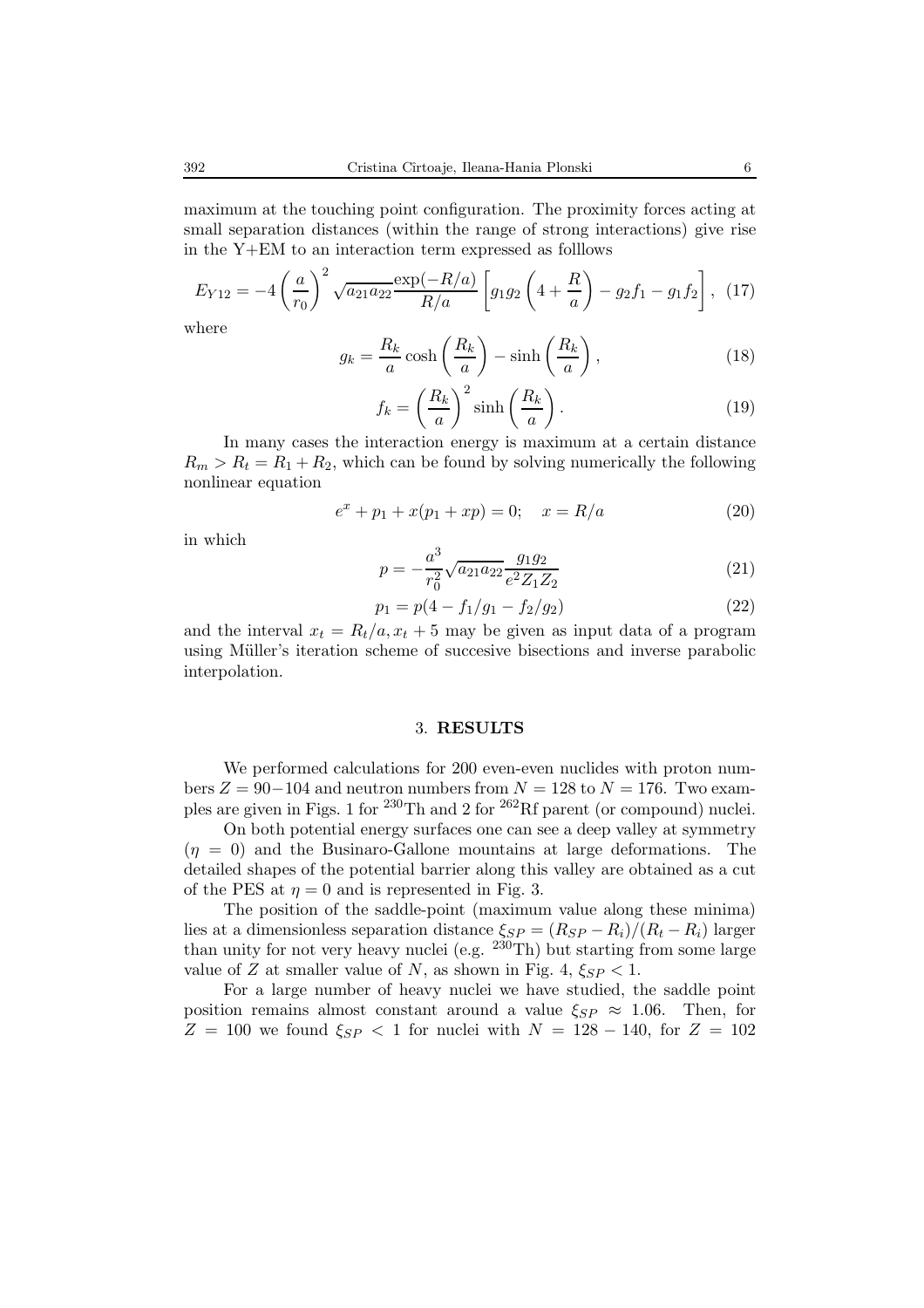

Fig. 3 – Y+EM potential barrier versus  $\xi = (R - R_i)/(R_t - R_i)$  for symmetric binary fusion ( $\eta = 0$ ) leading to <sup>230</sup>Th and <sup>262</sup>Rf compound nuclei.



Fig. 4 – Surface plot of the saddle-point position  $\xi_{SP} = (R_{SP} - R_i)/(R_t - R_i)$ versus the neutron and proton numbers of heavy nuclei.

the range is increased up to  $N = 148$ , and for  $Z = 104$  the largest N with  $\xi_{SP}$  < 1 becomes  $N = 166$ .

For the nuclei under consideration, a maximum value of the fusion barrier height as large as  $E_b = 24.97$  MeV is obtained for <sup>244</sup>Th, i.e.  $Z = 90, N = 154$ , as can be seen in Figs. 5 and 6. When the atomic number is increased up to 104 the barrier height decreases down to 3.45 MeV for <sup>232</sup>Rf ( $Z = 104$ ,  $N = 128$ ).

In order to see better the detailed variation with  $N$  and  $Z$  of the potential barrier height (Figs. 5 and 6) and the saddle-point position (Fig. 4) one may choose two different paths in the plane  $(N, Z)$ : (1) variation with N along the Green approximation of the beta stability line

$$
N - Z = 0.4A^2/(200 + A)
$$
\n(23)

and  $(2)$  the variation with Z for the minimum value of N considered by us, which is  $N_{min} = 128$ . The results are plotted on the left-hand side of Fig. 7 for the former case and on the right-hand side for the latter.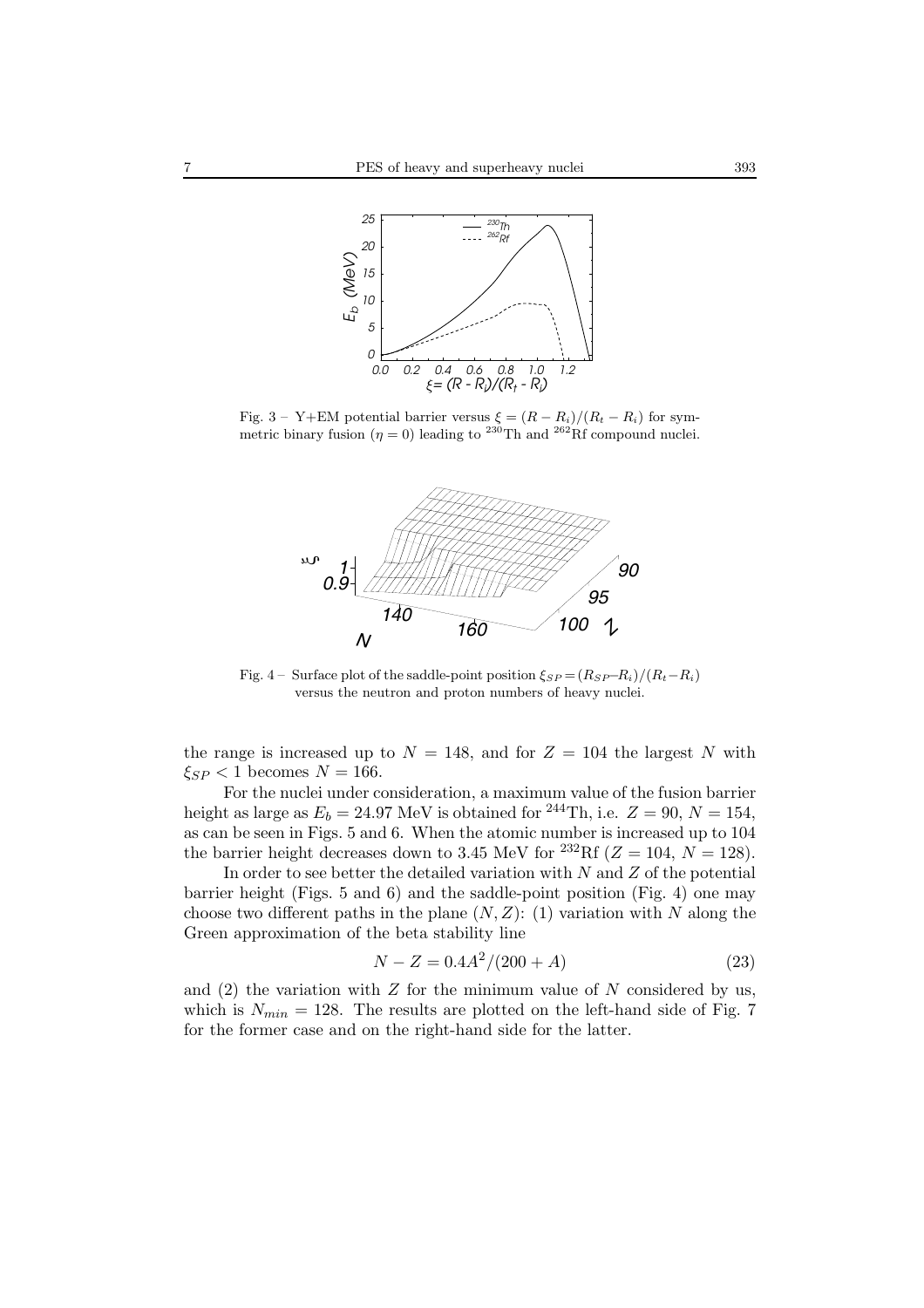

Fig. 5 – Surface plot of the barrier height versus the neutron and proton numbers of heavy nuclei.



Fig. 6 – Contour plot of the barrier height versus the neutron and proton numbers of heavy nuclei.

When the neutron number along the line of beta stabilty is increased from 138 to 166 (from  $Z = 90$  to  $Z = 104$ ) the barrier height decreases almost linearly from 23.89 to 10.34 MeV. In the same time the position of the saddlepoint decreases smoothly from 1.065 at  $N = 138$  to 1.038 at  $N = 162$  and suddenly decreases to 0.955 at  $N = 164$ .

On the right-hand side of Fig. 7 the lowest values of the barrier height at a given  $Z$  are obtained at  $N = 128$ . They are decreasing almost linearly from 21.97 MeV at  $Z = 90$  to 3.45 MeV at  $Z = 104$ . The position of the saddle point decreases slowly from 1.063 at  $Z = 90$  to 1.037 at  $Z = 98$  and then there is a sudden jump to 0.891 at  $Z = 100$  and finally less steeper to 0.833 at  $Z = 104$ .

In conclusion the macroscopic fusion barrier height decreases smoothly for heavier and heavier compund nuclei and the position of the saddle point remains in the region of separated fragments outside the touching point configuration ( $\xi_{SP} > 1$ ) up to  $Z = 98 - 104$  depending on the neutron number;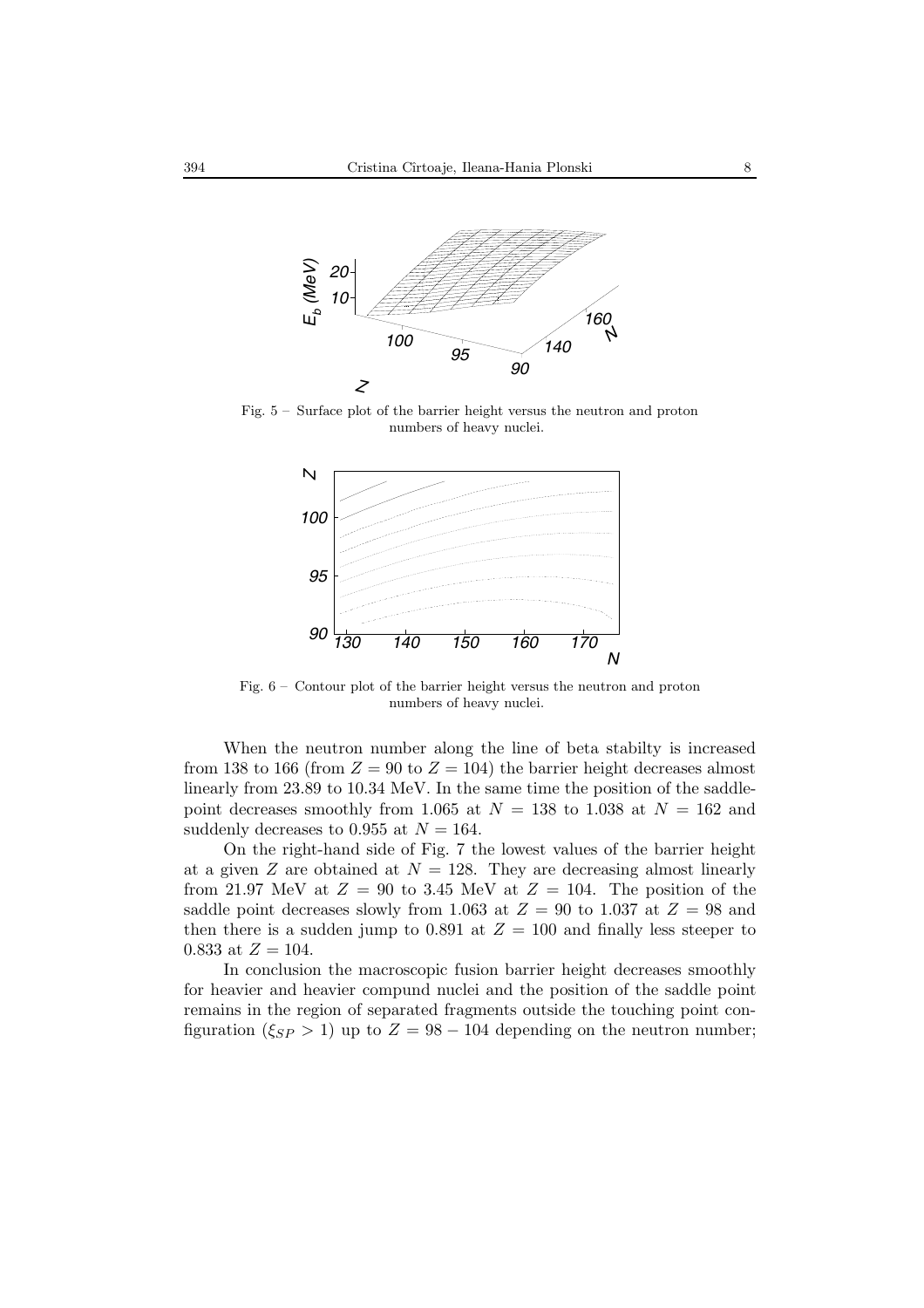

Fig. 7 – Barrier height (top-left) and position of the saddle-point (bottomleft) versus the neutron numbers of heavy nuclei along the beta stability line. Barrier height (top-right) and position of the saddle-point (bottomright) versus the atomic numbers of heavy nuclei for a given neutron number  $N = 128$ .

it is in the overlapping part of the fragments ( $\xi_{SP}$  < 1) for lower values of N starting with  $Z = 100$ .

## REFERENCES

- 1. C.P. Enz, *No time to be brief (A scientific biography of Wolfgang Pauli)*, Oxford University Press, New York, 2004.
- 2. L.G. Moretto, Nucl. Phys., **A 247**, 211 (1975).
- 3. W.D. Myers, W.J. Swiatecki, Nucl. Phys., **A 81**, *1* (1966).
- 4. W. Scheid, W. Greiner, Z. Phys., **A 226**, 364 (1969).
- 5. H.J. Krappe, J.R. Nix, A.J. Sierk, Phys. Rev., **C 20**, 992 (1979).
- 6. D.N. Poenaru, M. Iva¸scu, D. Mazilu, J. Phys. G: Nucl. Phys., **5**, 1093 (1979).
- 7. D.N. Poenaru, M. Ivascu, D. Mazilu, Comp. Phys. Communic., **19**, 205 (1980).
- 8. D.N. Poenaru, I.H. Plonski, *Nuclear Decay Modes*, Chapter 11, edited by D.N. Poenaru, Institute of Physics Publishing, Bristol, 1996, p. 433.
- 9. V.M. Strutinsky, Nucl. Phys., **A 95**, 420 (1967).
- 10. D.N. Poenaru, R.A. Gherghescu, W.Greiner, Phys. Rev., **C 73**, 014608 (2006).